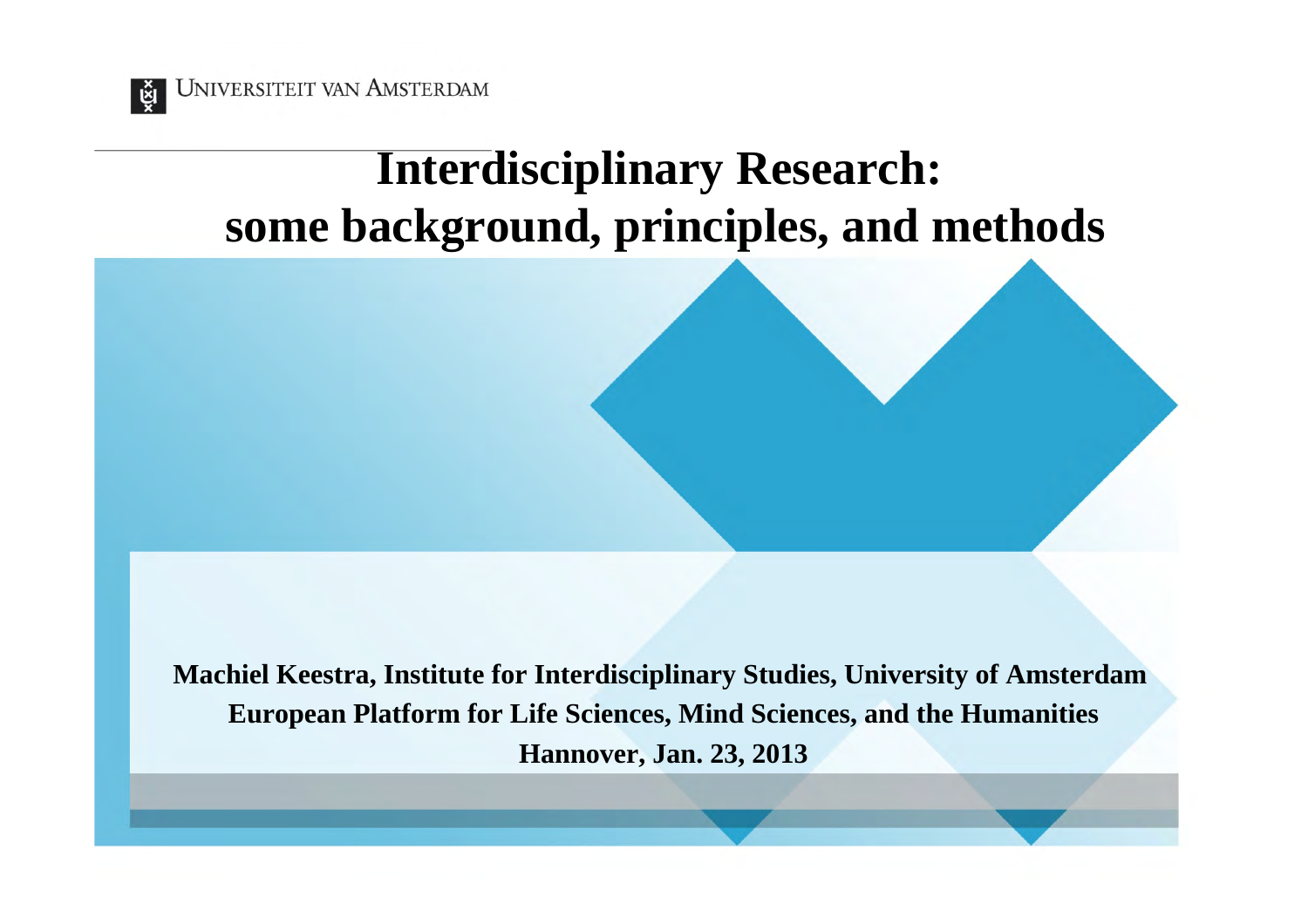



#### **Explosion of scientific specializations according to Dewey's Decimal System: 1873 edition = 2000 entries recent edition = 27.000 entries + 13.000 additions**

- 000 Computer science, information and general works
- 100 Philosophy and psychology
- 200 Religion
- 300 Social sciences
- 400 Language
- 500 Science (including mathematics)
- 600 Technology and applied Science
- 700 Arts and recreation
- 800 Literature
- 900 History and geography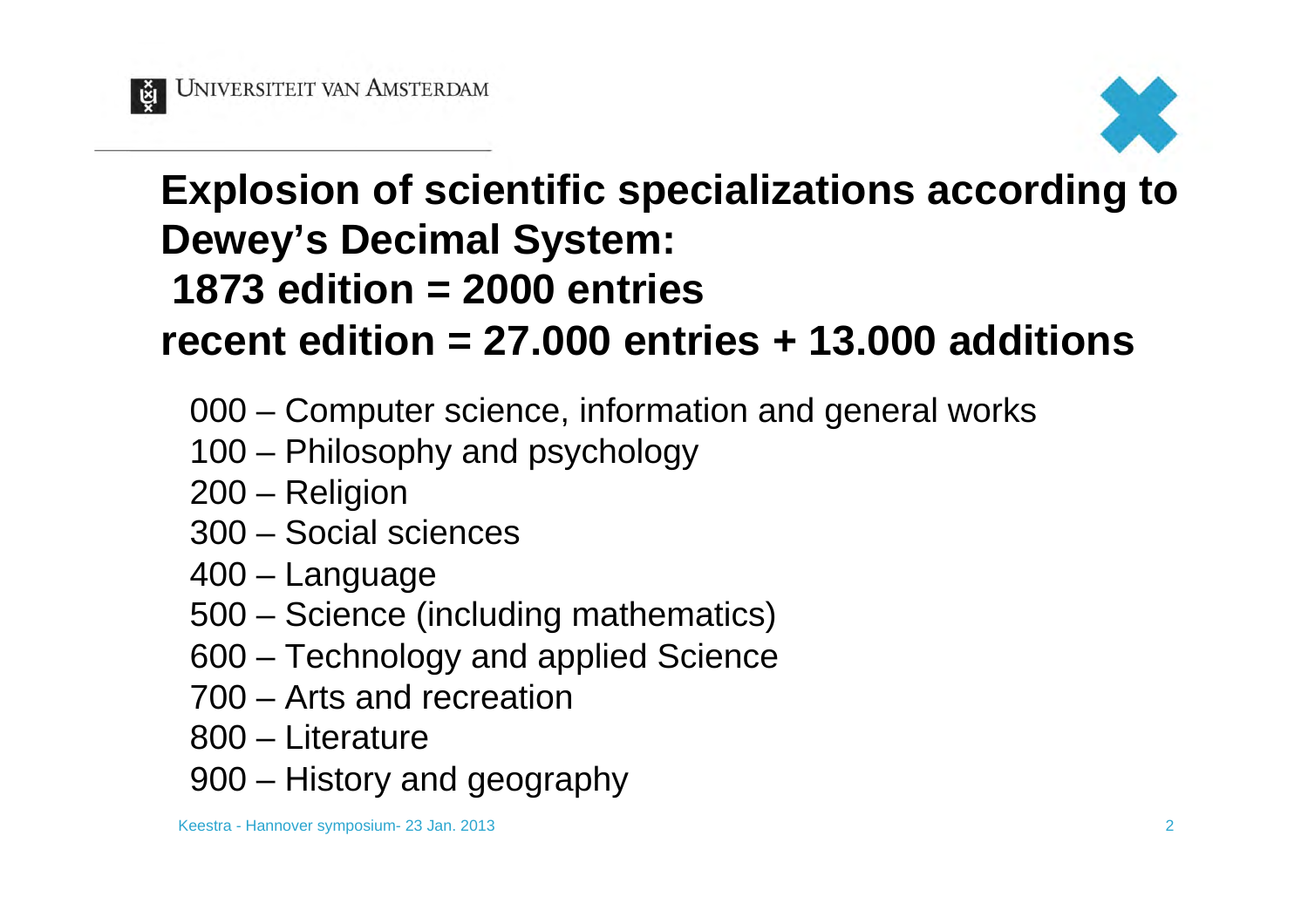

## **Interdisciplinarity's emergence as a counterforce**

- 1920's ('26?): Social Science Research **Council**
- WW II and after: technological and social scientific demands for interdisciplinarity
- 1972: OECD report 'Interdisciplinarity: Problems of Teaching and Research in **Universities**
- 1979: Association for Interdisciplinary **Studies**
- 2011: International Network for Interdisciplinarity & Transdisciplinarity

Keestra - Hannover symposium- 23 Jan. 2013 3

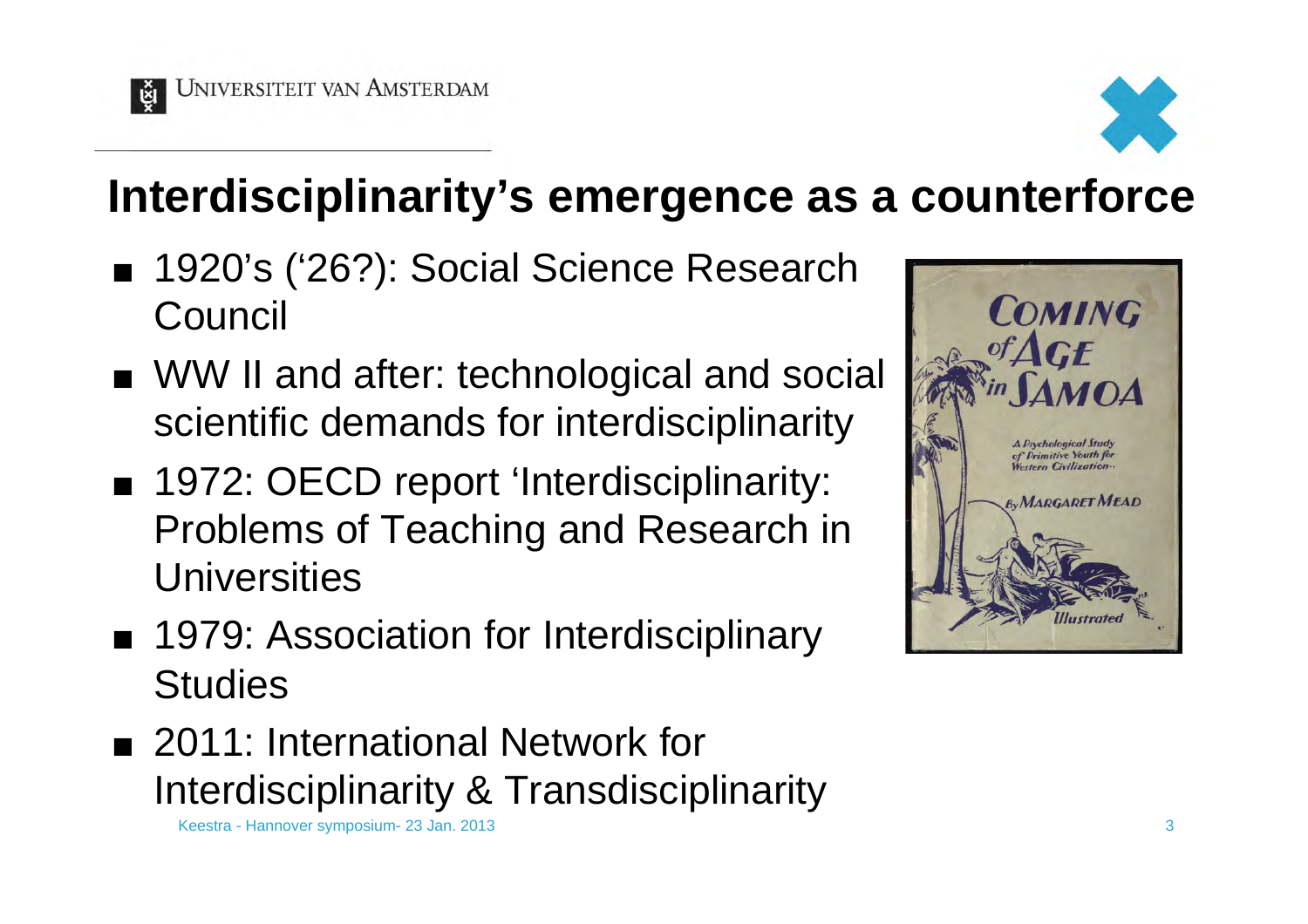ម្ព័ **UNIVERSITEIT VAN AMSTERDAM** 



**Highly dynamical landscapes of disciplinary – and even more so of interdisciplinary – sciences** 





Keestra - Hannover symposium- 23 Jan. 2013

FIG. 1. Neural network research maps (a: 1989/90 and b: 1992/93). Two-dimensional representation of sub-fields. Definition of sub-fields based on clusters of the most important classification codes in 1992/93. Cluster size (surface area) represents the proportion of publications included in each sub-field. Lines between sub-fields indicate relatively high number of 'common' publications.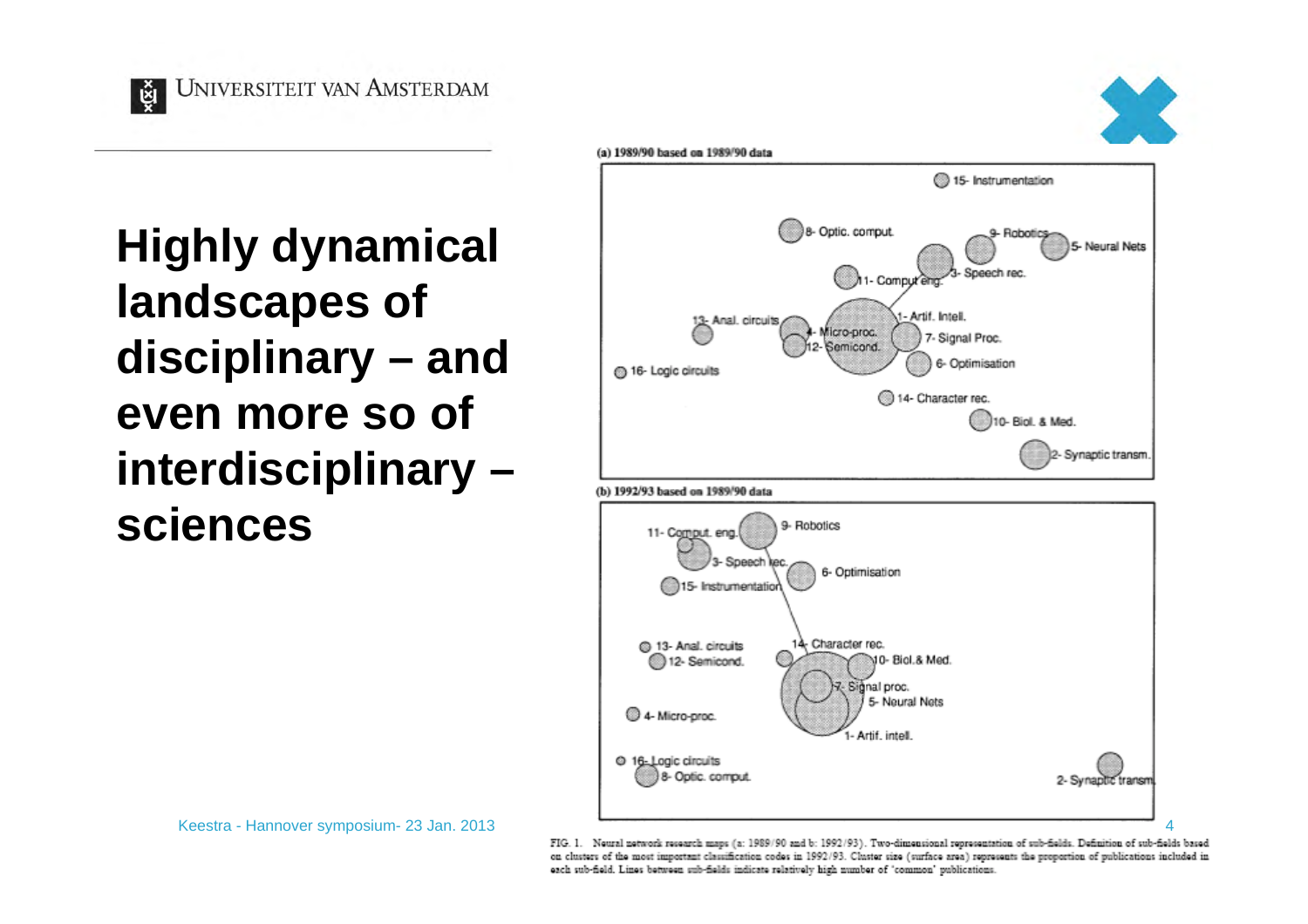



#### **Drivers towards IDR research:**

- The Inherent Complexity of Nature and Society
- The Drive to Explore Basic Research Problems at the Interfaces of Disciplines
- The Need to Solve Societal Problems
- The Stimulus of Generative Technologies (Nat. Acad. Sciences report: Facilitating interdisciplinary research, 2004)

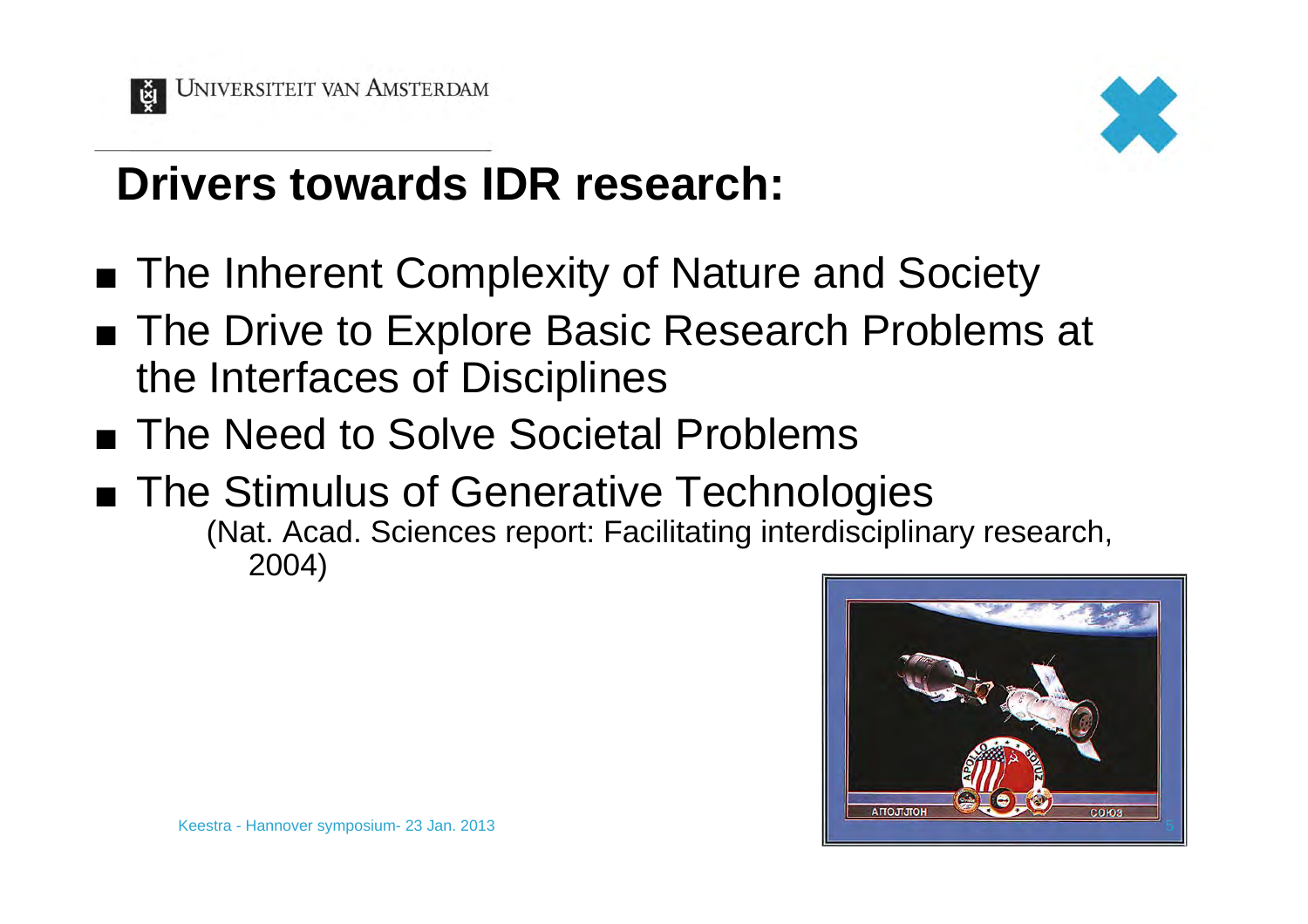



## **An influential definition of interdisciplinarity:**

[Interdisciplinary studies is] a **process** of answering a question, solving a problem, or addressing a topic that is **too broad or complex** to be dealt with adequately by a single discipline or profession . . . and draws on disciplinary **perspectives and integrates** their insights through construction of a more comprehensive perspective."

(J. Klein & B. Newell: Advancing Interdisciplinary Studies,1997.)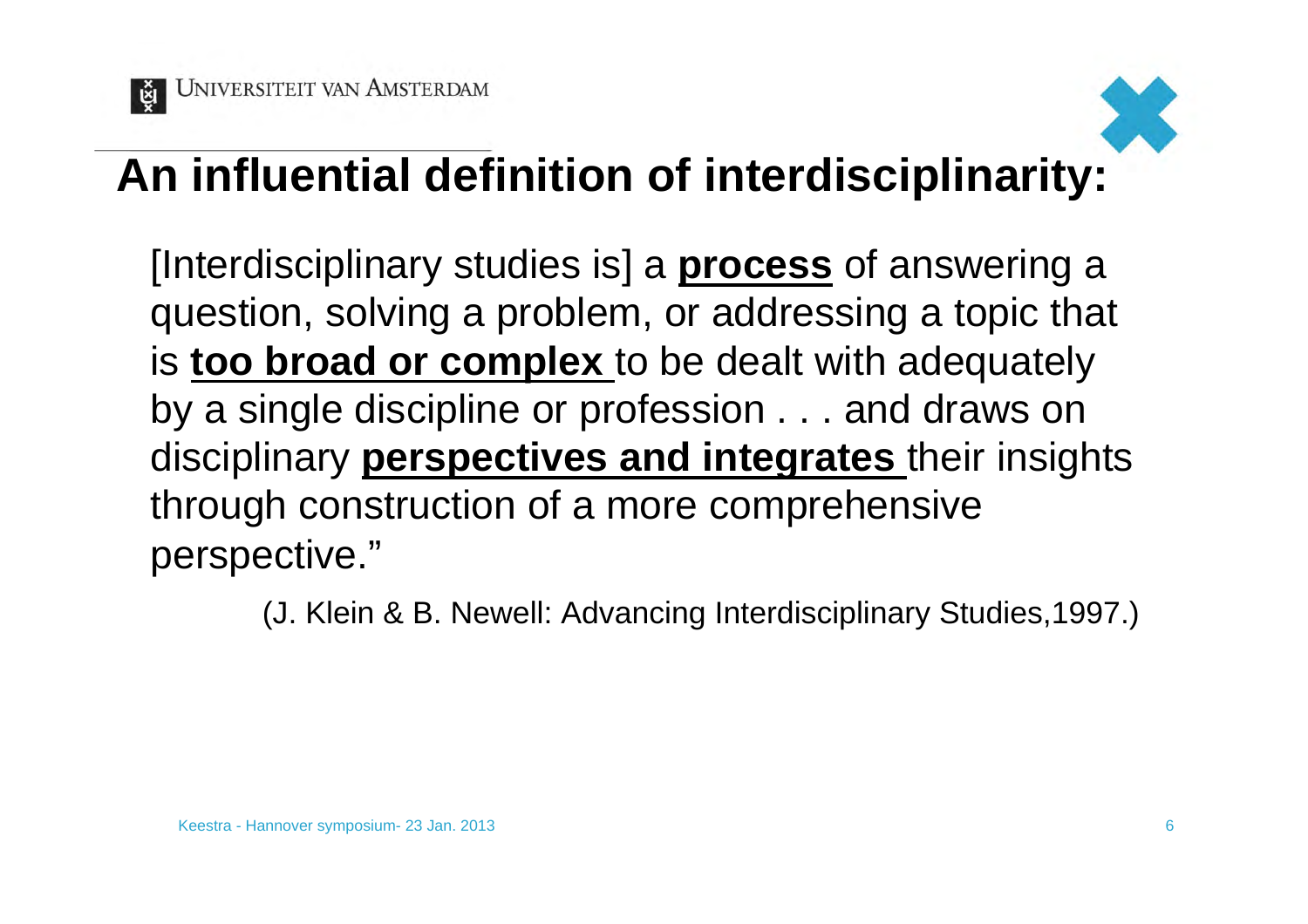



#### **Integration is essential for distinguishing ID from multi-disciplinary research.**



*For example*: integration of insights in an increasingly complex & dynamic explanatory mechanisms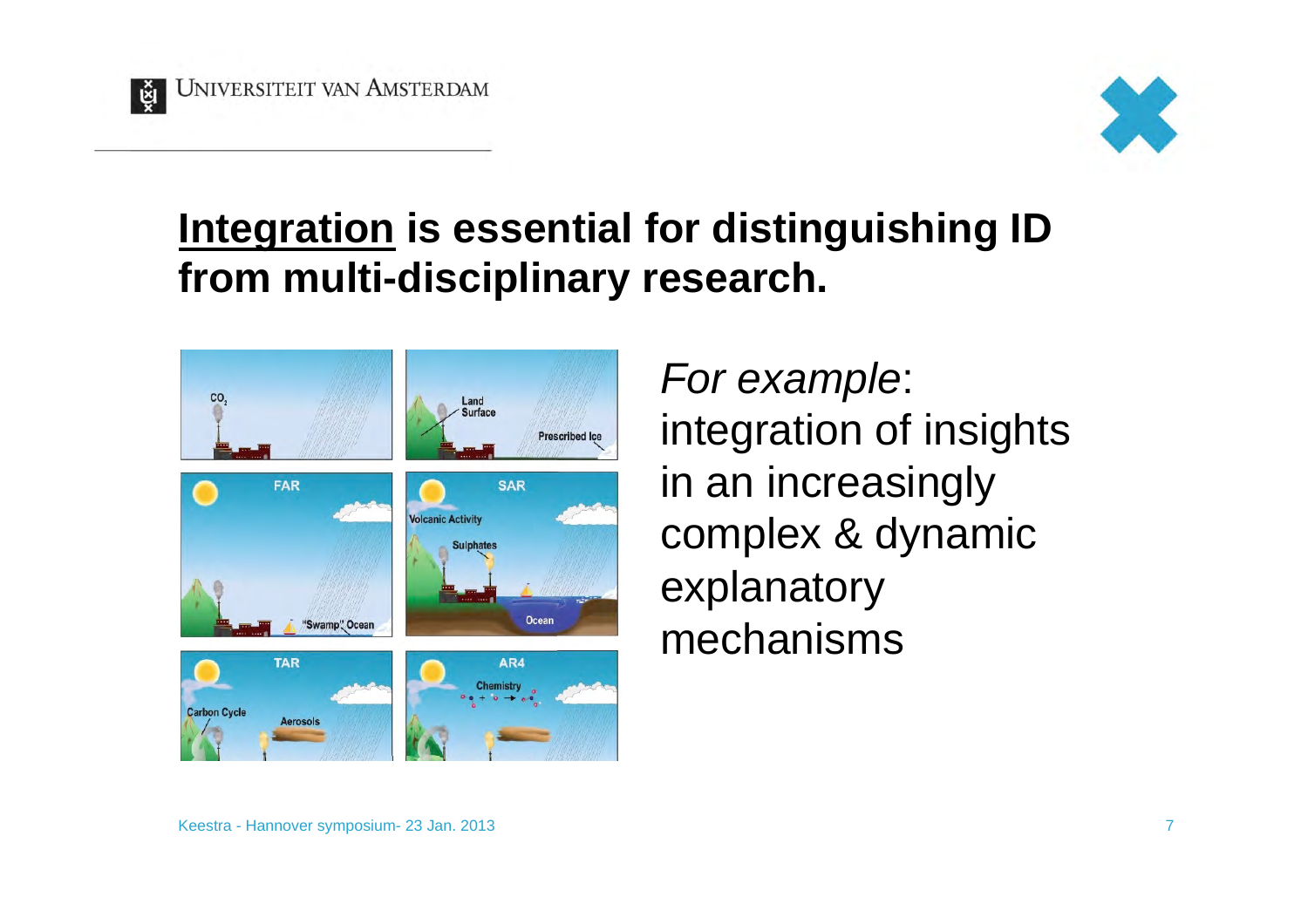

#### **Nota bene: interdisciplinarity occurs with differences in depth…**

- 1. Borrowing of concepts, methods
- 2. Problem oriented collaboration
- 3. Bordering interdisciplinarity; increasing unification
- 4. Emergence of a new inter-discipline



"I understand they're going to connect them. The Provost ordered it

(naar J. Thompson Klein, 'Interdisciplinarity' , 1990 64-66)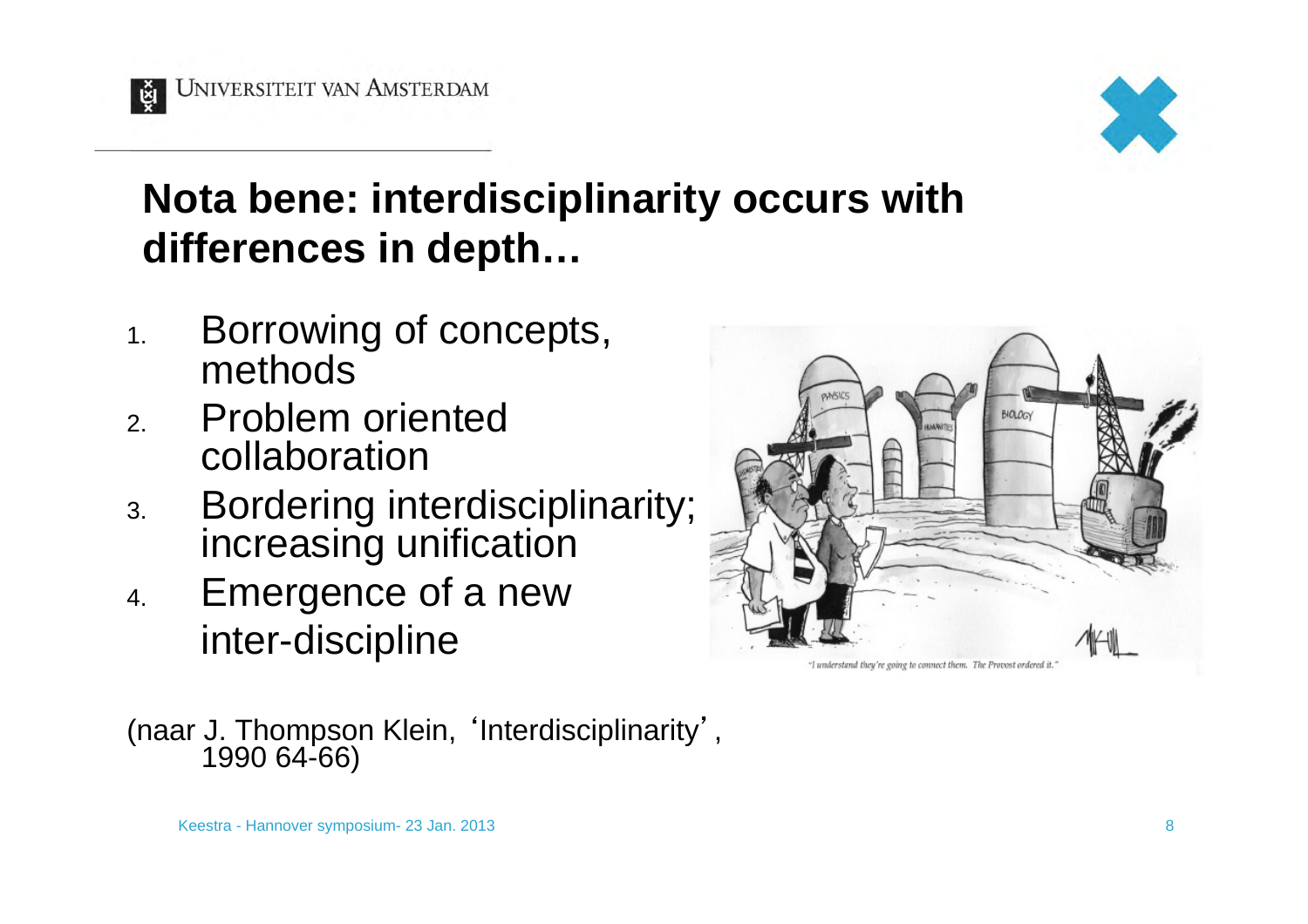্ট্র



# **…and differences in scope: from narrow to broad Interdisciplinarity**

Such differences affect also the barriers that must be taken, i.e. differences regarding:

- norms and objectives
- $\blacksquare$  theories and models
- epistemological assumptions
- societal positions  $\Box$  (Lele & Norgaard, 2005)

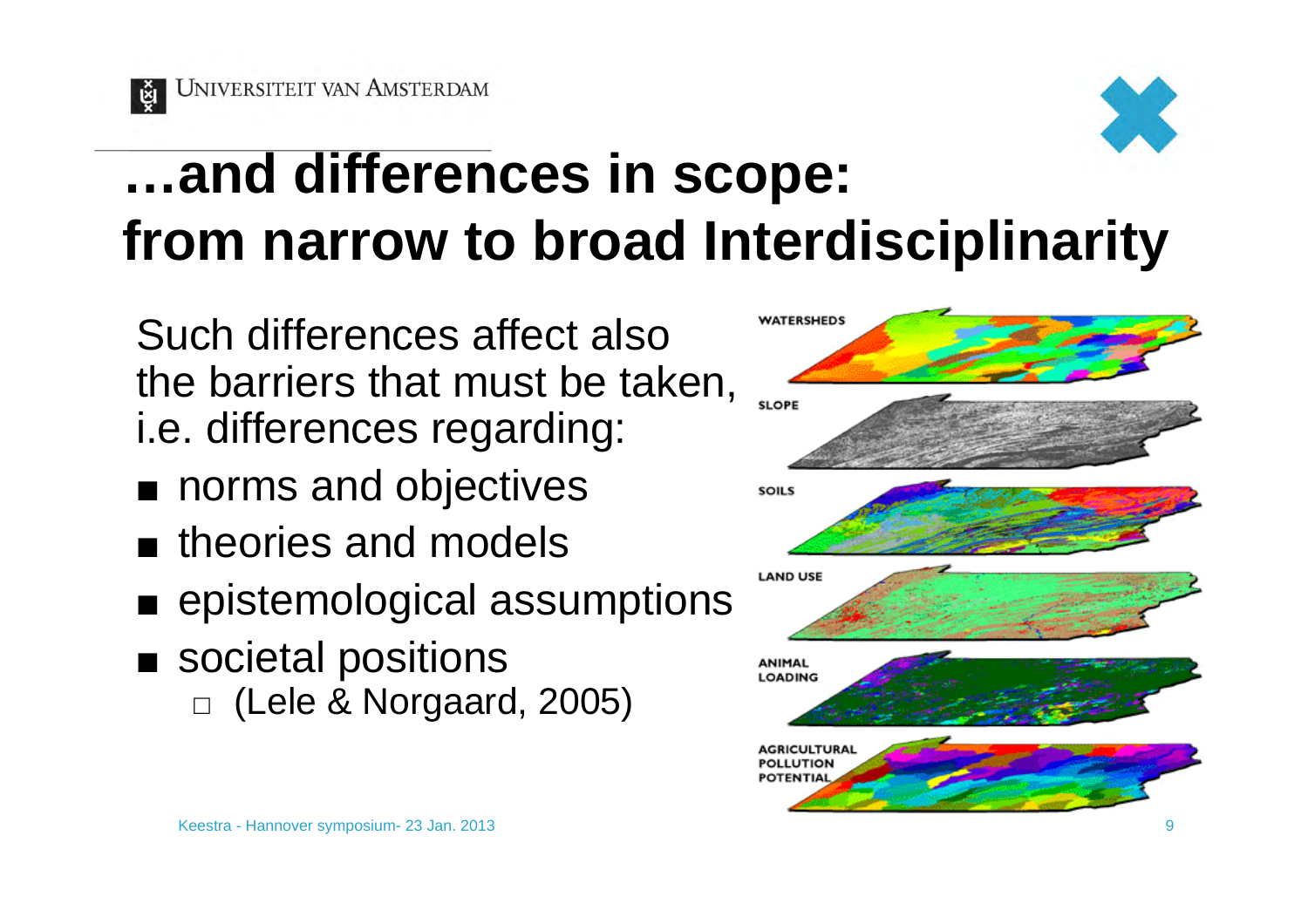

## **Assumptions as barriers.**  *Cf***. tacit assumptions in cognitive neuroscience**

- modularity
- **u** localization
- animal models
- cultural generalizability

(Anderson, BBS comm 2008, coactivation sites because of neural reuse)

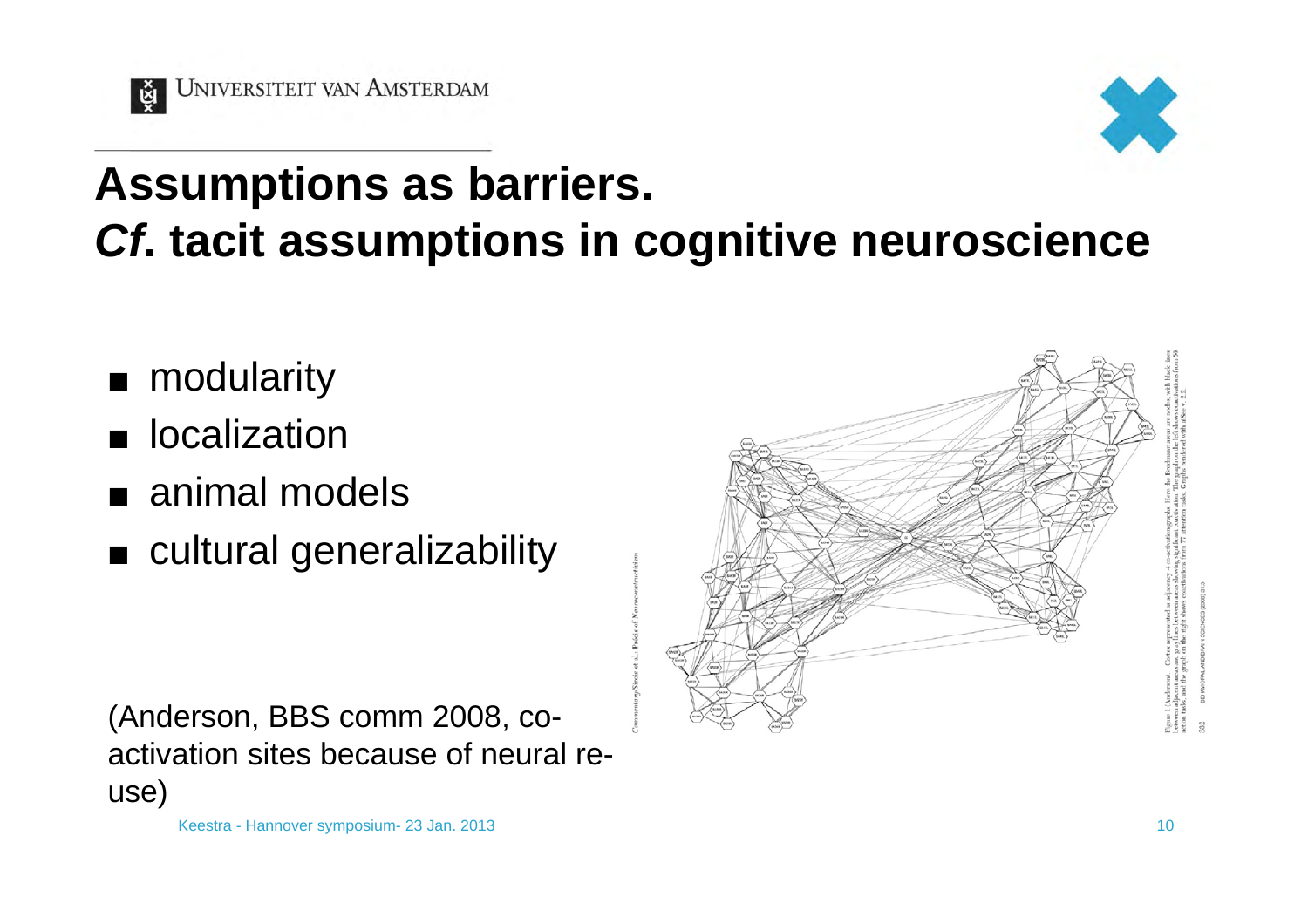



#### *For example***: assumption of cultural generalizability of 'WEIRD' cognitive neuroscience**



Fig. 1. Growth trends and publication bias in peer-reviewed human neuroimaging literature. (a) Graph illustrating the growth in peer-reviewed human neuroimaging studies from 1990 to 2008; (b) graph illustrating the publication bias within the human neuroimaging literature whereby the vast majority ( $\sim$ 90%) of publications to date originate from a Western country.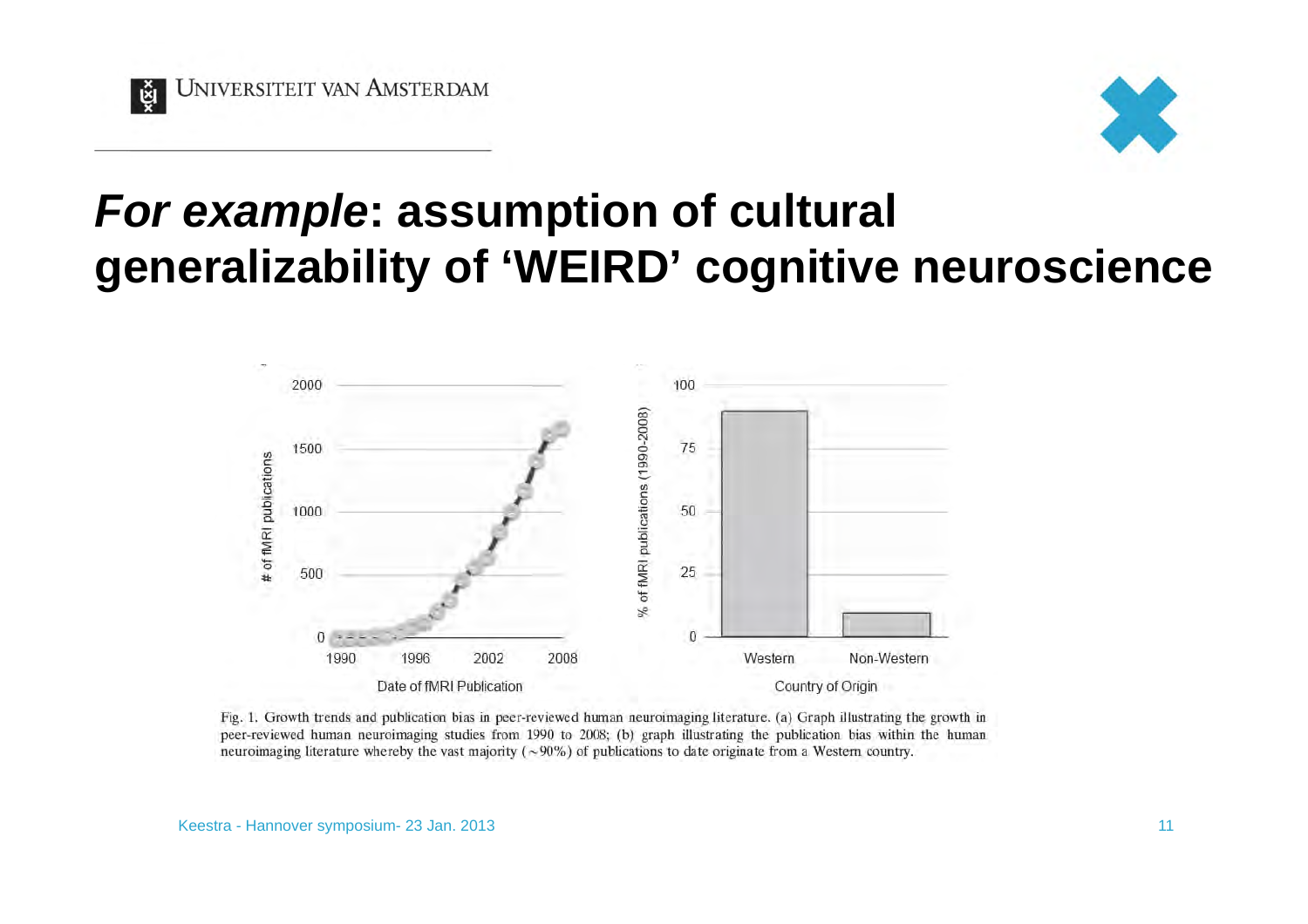



#### **From inter- to transdisciplinarity for a socially robust cognitive neuroscience**



- Including various actors in scientific endeavours
- Making use of nonscientific forms of knowledge
- Explicit attention to implementation and moral issues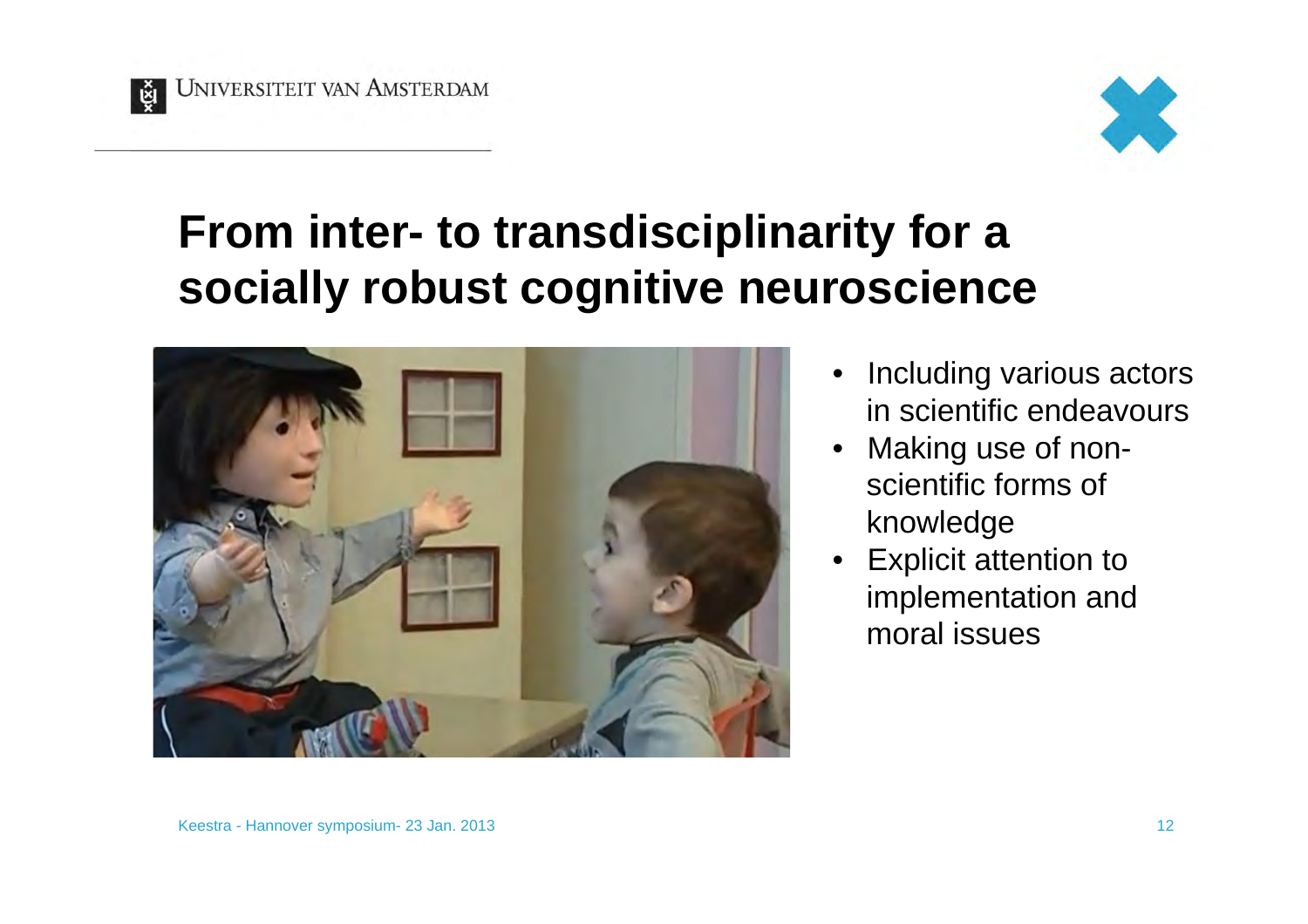

#### **Interdisciplinary research processes require extra skills & efforts for bridging the barriers**

Methods for supporting the interdisciplinary research process:

- conceptual analysis, articulation of assumptions, etc.
- ID research process model (AIS; Newell/Repko)
- ¢ dialogue methods (Bammer, I2S)
- Science of Team Science
- Toolbox project (O'Rourke, Crowley)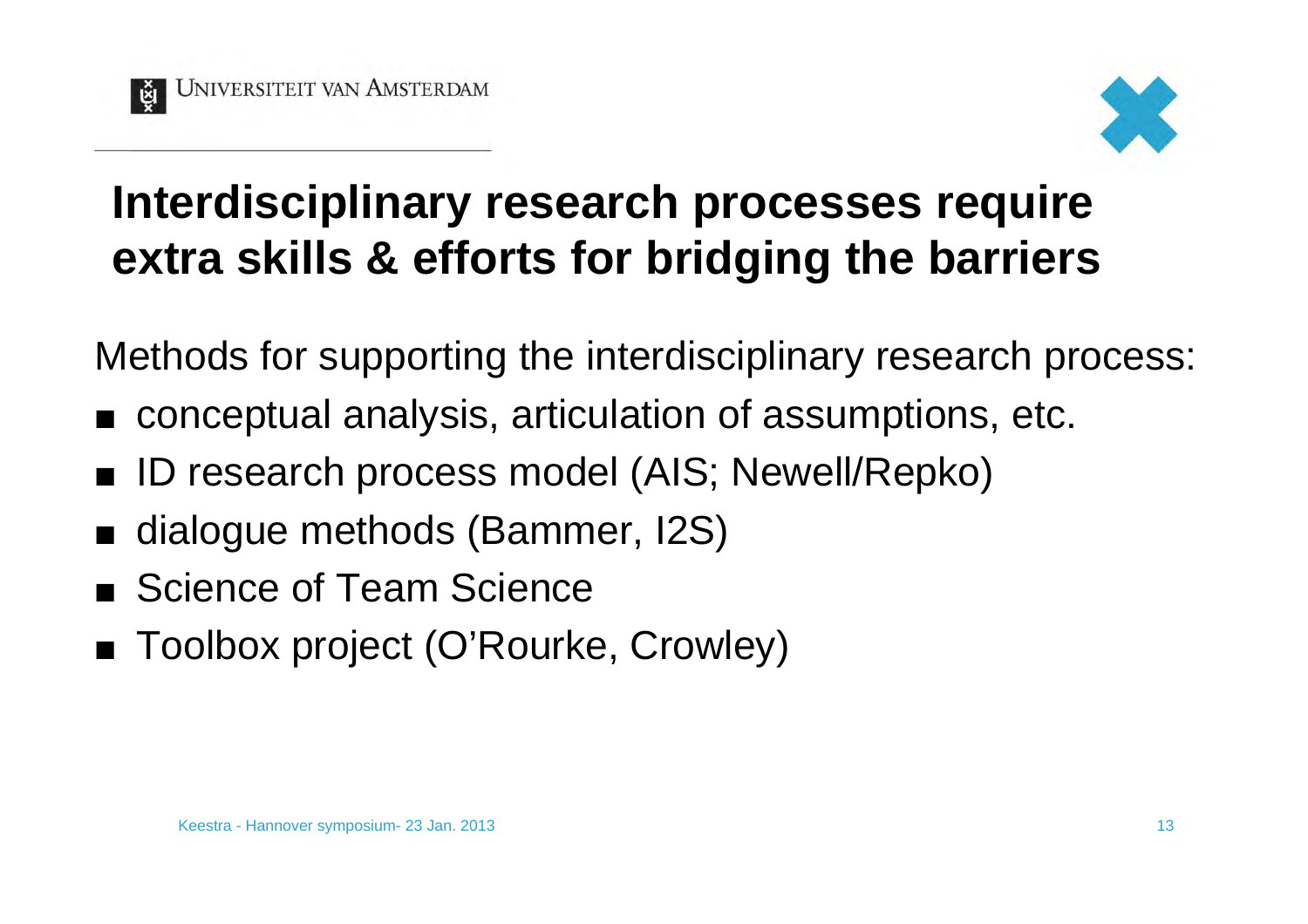



### *For example***: use of concept/semantic maps for establishing a common topic**

- Three different specializations
- Step 1: Subjects from your own discipline
- $\blacksquare$  Step 2: Discover/formulate togetheroverlapping subject domains
- (perhaps repeat now step 1)
- Step 3: Formulate several question topics on that subject from your own discipline
- Step 4: Consider what type(s) of integration you would aim at.  $\frac{1}{14}$

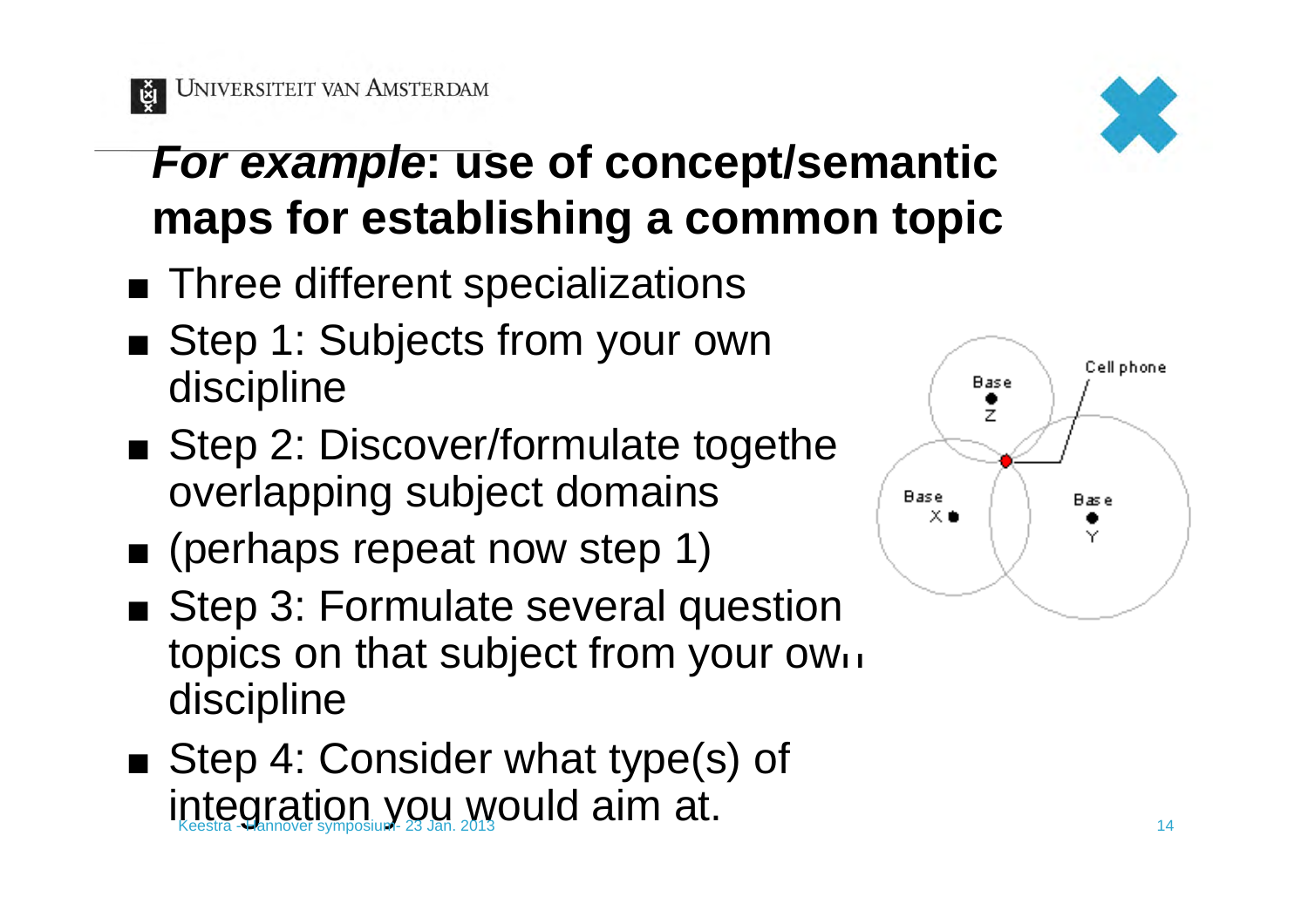



#### *For example***: AIS Model of the Interdisciplinary Research Process**

#### **A. Drawing on disciplinary insights.**

- 1. Define the problem or state the focus question
- 2. Justify using an interdisciplinary approach
- 3. Identify relevant disciplines
- 4. Conduct a literature search
- 5. Develop adequacy in each relevant discipline
- 6. Analyze the problem and evaluate each insight to it

#### **B. Integrating insights and producing an interdisciplinary understanding**

- 7. Identify conflicts between insights and their sources
- 8. Create or discover common ground
- 9. Integrate insights
- 10. Produce an interdisciplinary understanding of the problem and test it

(Repko, Interdisciplinary Research, 2008; Newell, Szostak, Repko ed. Case Studies on ID research, Sage '12)



Men E Replay William H. News . Fred Steats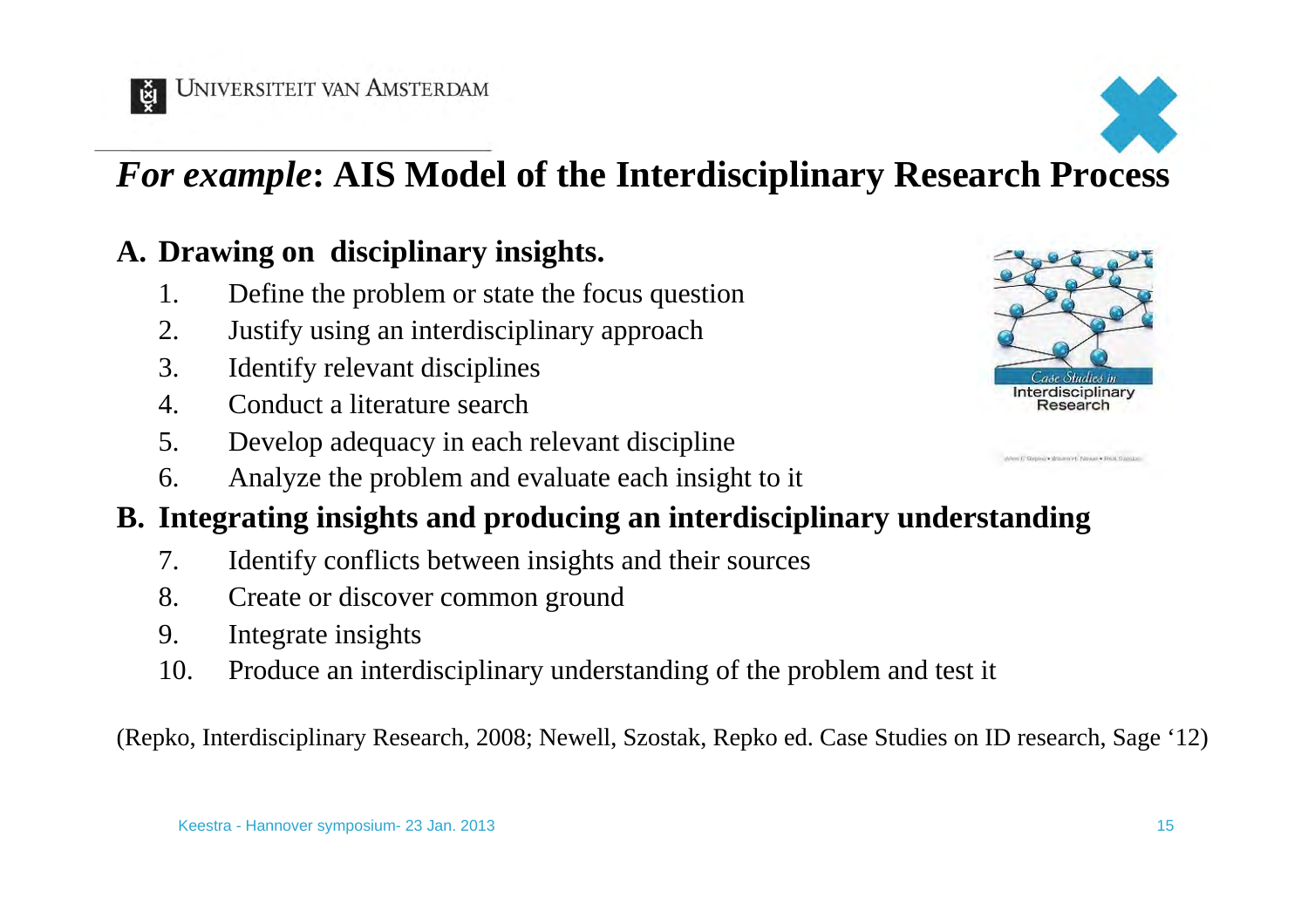**UNIVERSITEIT VAN AMSTERDAM** 



#### **For example: Toolbox project (2 phases: questionnaire, workshop)**

**Toolbox excerpt** 

**Metaphysics** 

#### **IV.** Reality

ğı

Core Question: Do the products of scientific research more closely reflect the nature of the world or the researchers' perspective?

17. Scientific research aims to identify facts about a world independent of the investigators.

**Disagree** Agree I don't know  $\overline{2}$  $\overline{3}$  $\overline{4}$ 5  $N/A$ 18. Scientific claims need not represent objective reality to be useful. **Disagree** Agree  $4\overline{5}$  $N/A$  $1$  $\overline{2}$ 3 I don't know 19. Models invariably produce a distorted view of objective reality. **Disagree** Agree  $\overline{2}$ 5  $1$ 3  $\overline{4}$ I don't know  $N/A$ 20. The subject of my research is a human construction. **Disagree** Agree  $N/A$  $\mathcal{D}$ 5 I don't know  $1$ 21. The members of this team have similar views concerning the reality core question. **Disagree** Agree

 $N/A$ 5 I don't know  $1^{\circ}$ 2 3  $\overline{4}$ 



Keestra - Hannover symposium- 23 Jan. 2013 16 November 1988 16 November 1988 16 November 1988 16 November 1988 16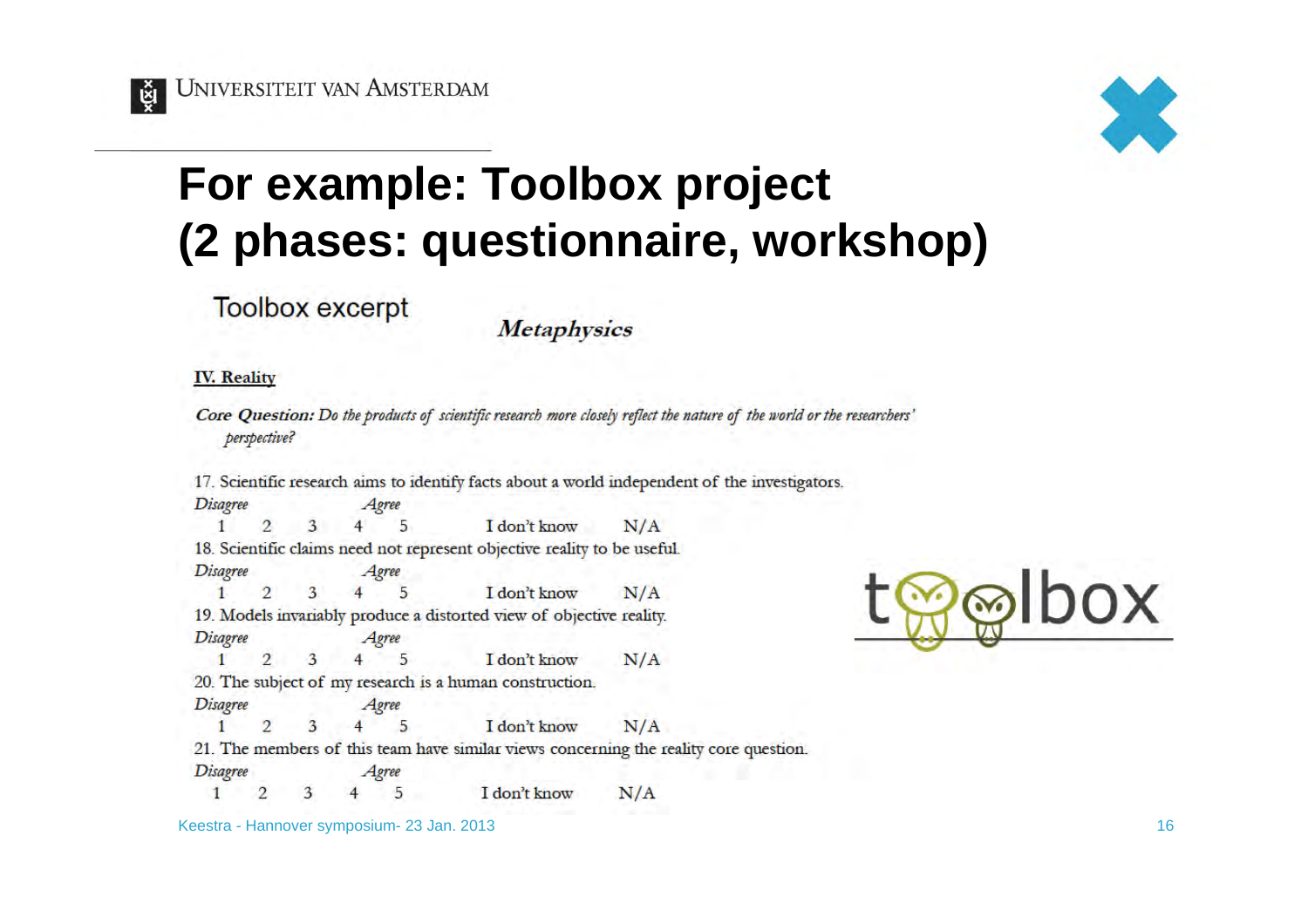



### **Drivers against interdisciplinarity**

- ¢ disciplinary structure of the university
- ¢ disciplinary structure of academic education
- ¢ organization and funding of research
- publication culture & peer review process



MY PROFESSORS HAD AN ONGOING COMPETITION TO GET THE WEIRDEST THING TAKEN SERIOUSLY UNDER THE LABEL "INTERDISCIPLINARY PROGRAM"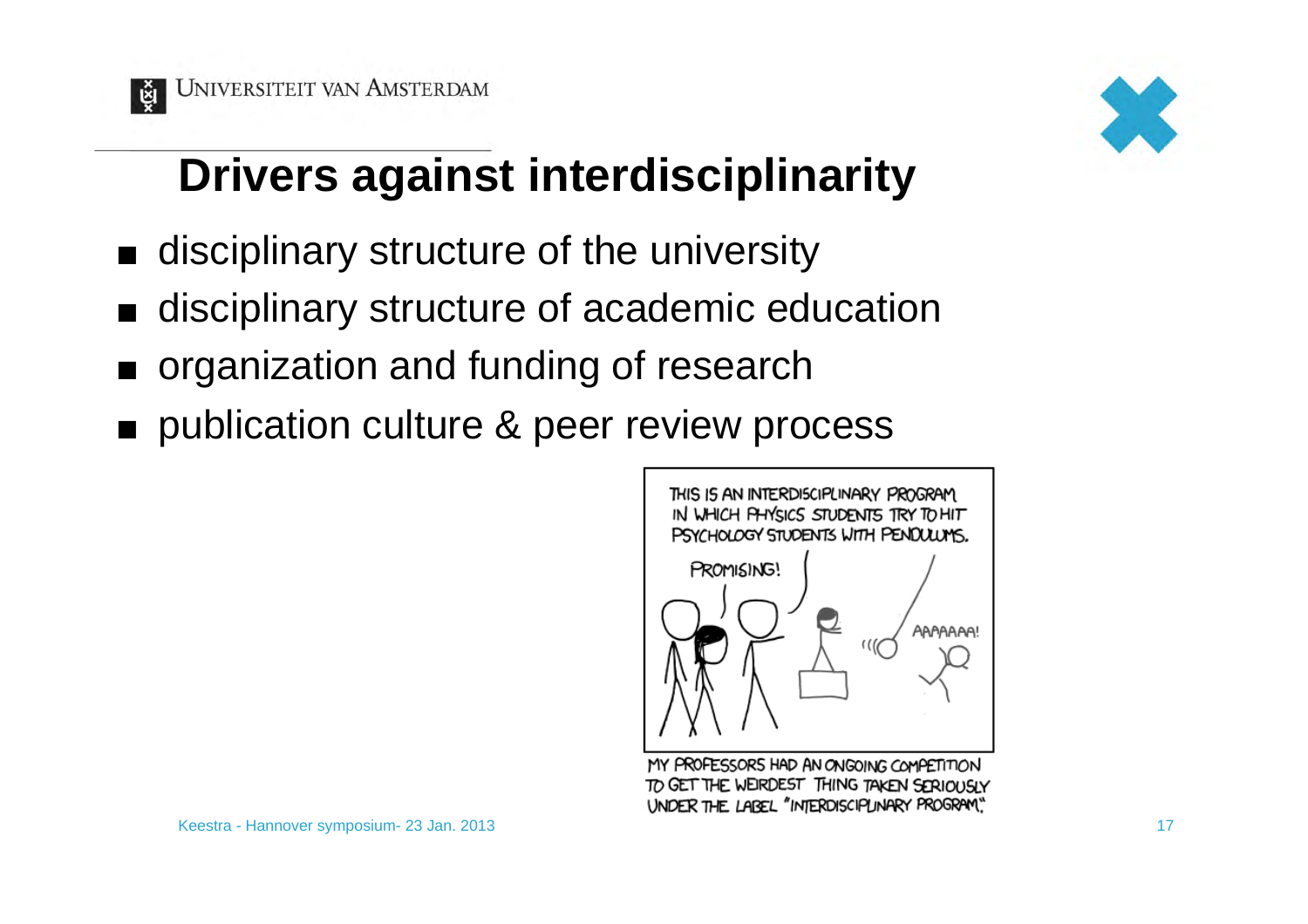



#### **Irrespective of the plea for interdisciplinarity: we cannot thrive without disciplinary expertise**

*Attempting to vary upon Kant's dictum:* 

Disciplinarity without Interdisciplinarity is Blind

&

Interdisciplinarity without Disciplinarity is Empty